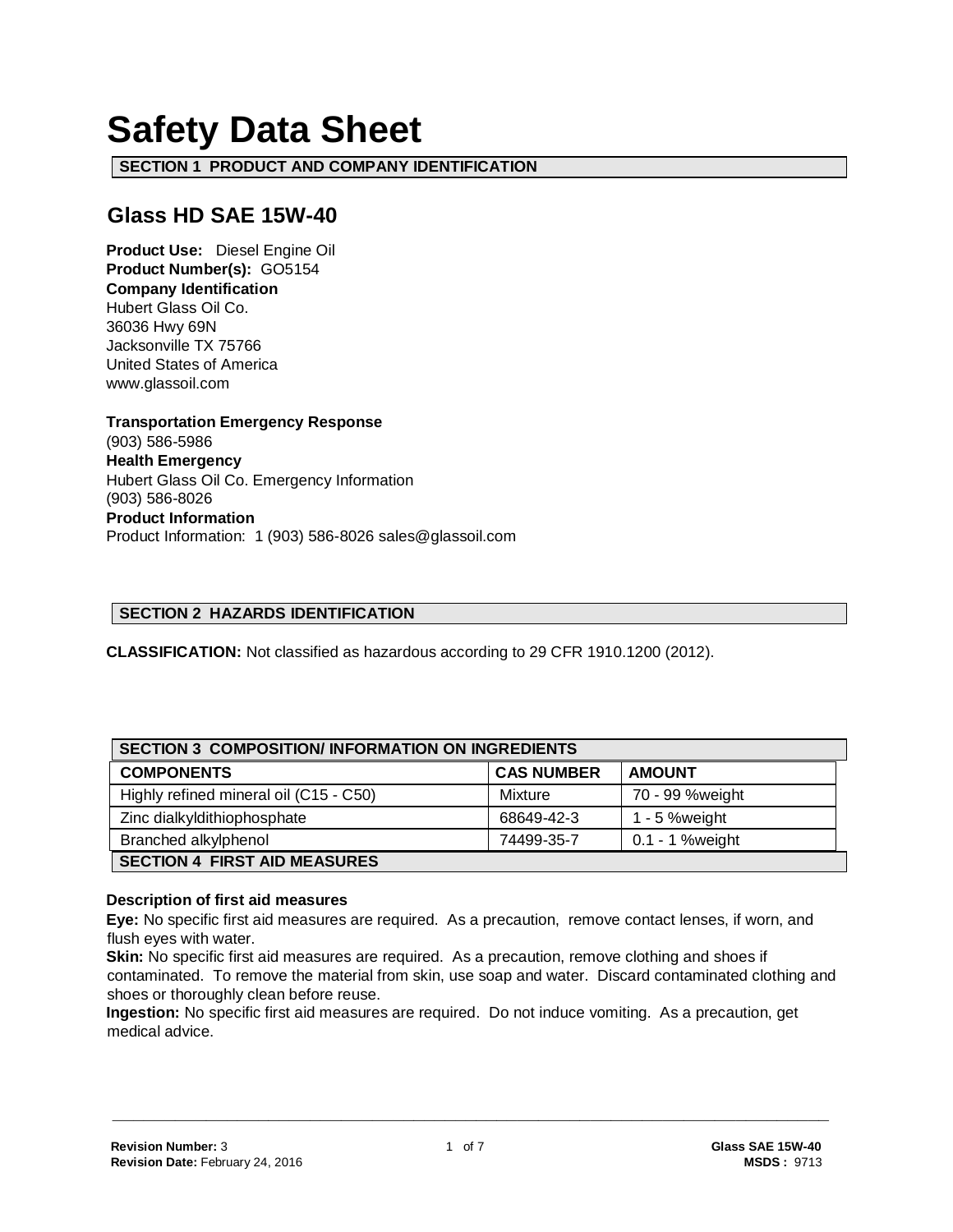**Inhalation:** No specific first aid measures are required. If exposed to excessive levels of material in the air, move the exposed person to fresh air. Get medical attention if coughing or respiratory discomfort occurs.

#### **Most important symptoms and effects, both acute and delayed IMMEDIATE SYMPTOMS AND HEALTH EFFECTS**

**Eye:** Not expected to cause prolonged or significant eye irritation.

**Skin:** Contact with the skin is not expected to cause prolonged or significant irritation. Contact with the skin is not expected to cause an allergic skin response. Not expected to be harmful to internal organs if absorbed through the skin.

**Ingestion:** Not expected to be harmful if swallowed.

**Inhalation:** Not expected to be harmful if inhaled. Contains a petroleum-based mineral oil. May cause respiratory irritation or other pulmonary effects following prolonged or repeated inhalation of oil mist at airborne levels above the recommended mineral oil mist exposure limit. Symptoms of respiratory irritation may include coughing and difficulty breathing.

# **DELAYED OR OTHER SYMPTOMS AND HEALTH EFFECTS:** Not classified.

#### **Indication of any immediate medical attention and special treatment needed**  Not applicable.

# **SECTION 5 FIRE FIGHTING MEASURES**

**EXTINGUISHING MEDIA:** Use water fog, foam, dry chemical or carbon dioxide (CO2) to extinguish flames.

#### **PROTECTION OF FIRE FIGHTERS:**

**Fire Fighting Instructions:** This material will burn although it is not easily ignited. See Section 7 for proper handling and storage. For fires involving this material, do not enter any enclosed or confined fire space without proper protective equipment, including self-contained breathing apparatus. **Combustion Products:** Highly dependent on combustion conditions. A complex mixture of airborne solids, liquids, and gases including carbon monoxide, carbon dioxide, and unidentified organic compounds will be evolved when this material undergoes combustion.

# **SECTION 6 ACCIDENTAL RELEASE MEASURES**

**Protective Measures:** Eliminate all sources of ignition in vicinity of spilled material.

**Spill Management:** Stop the source of the release if you can do it without risk. Contain release to prevent further contamination of soil, surface water or groundwater. Clean up spill as soon as possible, observing precautions in Exposure Controls/Personal Protection. Use appropriate techniques such as applying noncombustible absorbent materials or pumping. Where feasible and appropriate, remove contaminated soil. Place contaminated materials in disposable containers and dispose of in a manner consistent with applicable regulations.

**Reporting:** Report spills to local authorities as appropriate or required.

## **SECTION 7 HANDLING AND STORAGE**

**Precautionary Measures:** Do not get in eyes, on skin, or on clothing. Keep out of the reach of children. Wash thoroughly after handling.

**General Handling Information:** Avoid contaminating soil or releasing this material into sewage and drainage systems and bodies of water.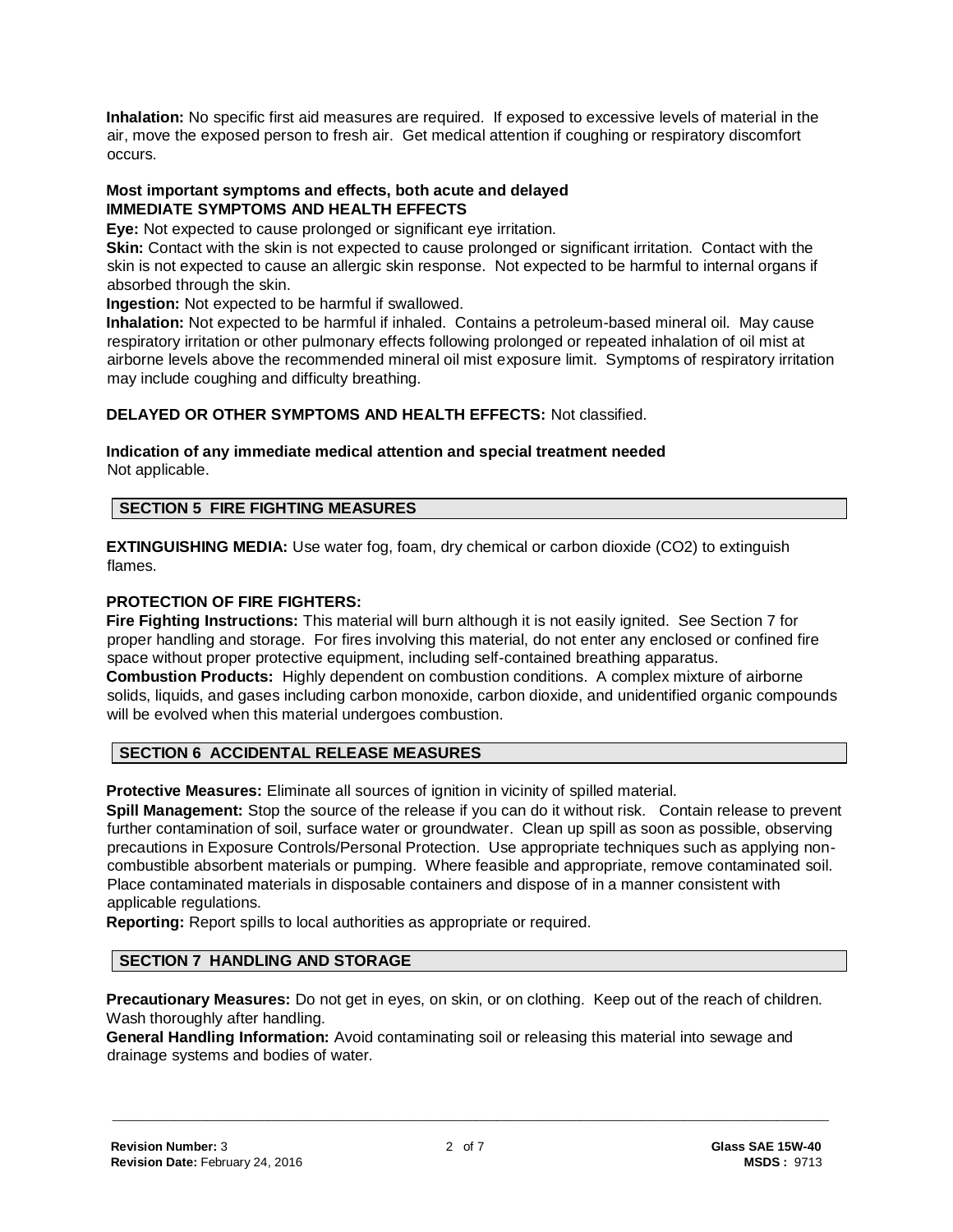**Static Hazard:** Electrostatic charge may accumulate and create a hazardous condition when handling this material. To minimize this hazard, bonding and grounding may be necessary but may not, by themselves, be sufficient. Review all operations which have the potential of generating and accumulating an electrostatic charge and/or a flammable atmosphere (including tank and container filling, splash filling, tank cleaning, sampling, gauging, switch loading, filtering, mixing, agitation, and vacuum truck operations) and use appropriate mitigating procedures. For more information, refer to OSHA Standard 29 CFR 1910.106, 'Flammable and Combustible Liquids', National Fire Protection Association (NFPA 77, 'Recommended Practice on Static Electricity', and/or the American Petroleum Institute (API) Recommended Practice 2003, 'Protection Against Ignitions Arising Out of Static, Lightning, and Stray Currents'.

**Container Warnings:** Container is not designed to contain pressure. Do not use pressure to empty container or it may rupture with explosive force. Empty containers retain product residue (solid, liquid, and/or vapor) and can be dangerous. Do not pressurize, cut, weld, braze, solder, drill, grind, or expose such containers to heat, flame, sparks, static electricity, or other sources of ignition. They may explode and cause injury or death. Empty containers should be completely drained, properly closed, and promptly returned to a drum reconditioner or disposed of properly.

# **SECTION 8 EXPOSURE CONTROLS/PERSONAL PROTECTION**

# **GENERAL CONSIDERATIONS:**

Consider the potential hazards of this material (see Section 3), applicable exposure limits, job activities, and other substances in the work place when designing engineering controls and selecting personal protective equipment. If engineering controls or work practices are not adequate to prevent exposure to harmful levels of this material, the personal protective equipment listed below is recommended. The user should read and understand all instructions and limitations supplied with the equipment since protection is usually provided for a limited time or under certain circumstances.

# **ENGINEERING CONTROLS:**

Use in a well-ventilated area.

# **PERSONAL PROTECTIVE EQUIPMENT**

**Eye/Face Protection:** No special eye protection is normally required. Where splashing is possible, wear safety glasses with side shields as a good safety practice.

**Skin Protection:** No special protective clothing is normally required. Where splashing is possible, select protective clothing depending on operations conducted, physical requirements and other substances in the workplace. Suggested materials for protective gloves include: 4H (PE/EVAL), Nitrile Rubber, Silver Shield, Viton.

**Respiratory Protection:** No respiratory protection is normally required.

If user operations generate an oil mist, determine if airborne concentrations are below the occupational exposure limit for mineral oil mist. If not, wear an approved respirator that provides adequate protection from the measured concentrations of this material. For air-purifying respirators use a particulate cartridge. Use a positive pressure air-supplying respirator in circumstances where air-purifying respirators may not provide adequate protection.

| <b>Component</b>                     | Agency   | TWA                | <b>STEL</b>       | Ceilina | <b>Notation</b> |
|--------------------------------------|----------|--------------------|-------------------|---------|-----------------|
| Highly refined mineral oil (C15 C50) | ACGIH    | $5 \text{ mg/m}$ 3 | $10 \text{ mg/m}$ | --      | $- -$           |
| Highly refined mineral oil (C15 C50) | OSHA Z-1 | $5 \text{ mg/m}$ 3 | $- -$             | $- -$   | $- -$           |

#### **Occupational Exposure Limits:**

Consult local authorities for appropriate values.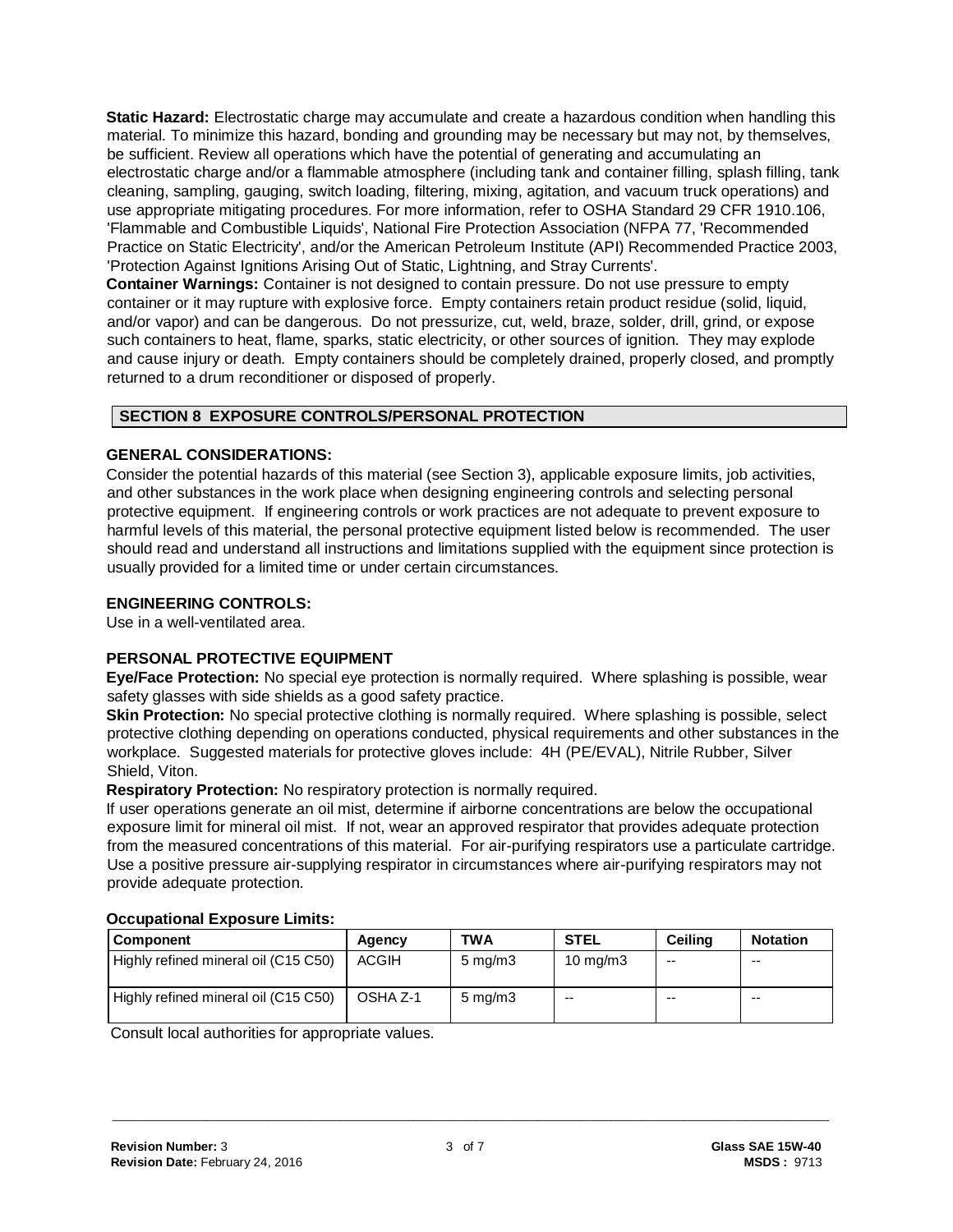#### **SECTION 9 PHYSICAL AND CHEMICAL PROPERTIES**

**Attention: the data below are typical values and do not constitute a specification.**

**Color:** Amber **Physical State:** Liquid **Odor:** Petroleum odor **Odor Threshold:** No data available **pH:** Not Applicable **Vapor Pressure:** <0.01 mmHg Maximum @ 37.8 °C (100 °F) **Vapor Density (Air = 1):** >1 Minimum **Initial Boiling Point:** 315°C (599°F) **Solubility:** Soluble in hydrocarbons; insoluble in water **Freezing Point:** Not Applicable **Melting Point:** Not Applicable **Density:** 0.88 kg/l @ 15°C (59°F) (Typical) **Viscosity:** 14.95 mm2/s @ 100°C (212°F) Minimum **Decomposition temperature:** No Data Available **Octanol/Water Partition Coefficient:** No data available

# **FLAMMABLE PROPERTIES: Flammability (solid, gas):** No Data Available **Flashpoint:** (ASTM D92) 204 °C (399 °F) Minimum **Autoignition:** No data available **Flammability (Explosive) Limits (% by volume in air):** Lower: Not Applicable Upper: Not Applicable

#### **SECTION 10 STABILITY AND REACTIVITY**

**Reactivity:** This material is not expected to react. **Chemical Stability:** This material is considered stable under normal ambient and anticipated storage and handling conditions of temperature and pressure.

**Incompatibility With Other Materials:** May react with strong acids or strong oxidizing agents, such as chlorates, nitrates, peroxides, etc.

**Hazardous Decomposition Products:** None known (None expected)

**Hazardous Polymerization:** Hazardous polymerization will not occur.

#### **SECTION 11 TOXICOLOGICAL INFORMATION**

**Information on toxicological effects**

**Serious Eye Damage/Irritation:** The eye irritation hazard is based on evaluation of data for product components.

**Skin Corrosion/Irritation:** The skin irritation hazard is based on evaluation of data for product components.

**Skin Sensitization:** The skin sensitization hazard is based on evaluation of data for product components.

**Acute Dermal Toxicity:** The acute dermal toxicity hazard is based on evaluation of data for product components.

**Acute Oral Toxicity:** The acute oral toxicity hazard is based on evaluation of data for product components.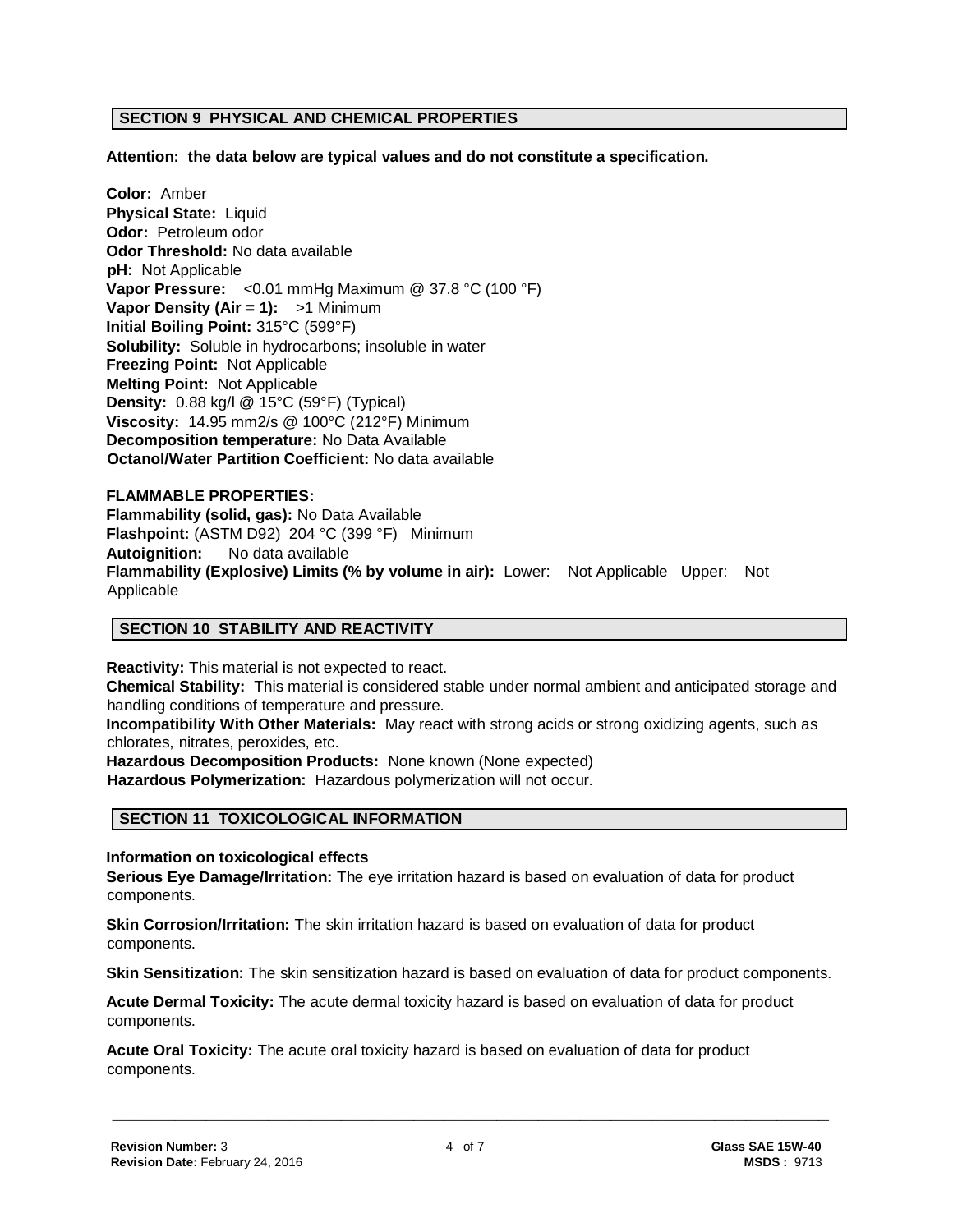**Acute Inhalation Toxicity:** The acute inhalation toxicity hazard is based on evaluation of data for product components.

**Acute Toxicity Estimate:** Not Determined

**Germ Cell Mutagenicity:** The hazard evaluation is based on data for components or a similar material. **Carcinogenicity:** The hazard evaluation is based on data for components or a similar material. **Reproductive Toxicity:** The hazard evaluation is based on data for components or a similar material.

**Specific Target Organ Toxicity - Single Exposure:** The hazard evaluation is based on data for components or a similar material.

**Specific Target Organ Toxicity - Repeated Exposure:** The hazard evaluation is based on data for components or a similar material.

# **ADDITIONAL TOXICOLOGY INFORMATION:**

This product contains petroleum base oils which may be refined by various processes including severe solvent extraction, severe hydrocracking, or severe hydrotreating. None of the oils requires a cancer warning under the OSHA Hazard Communication Standard (29 CFR 1910.1200). These oils have not been listed in the National Toxicology Program (NTP) Annual Report nor have they been classified by the International Agency for Research on Cancer (IARC) as; carcinogenic to humans (Group 1), probably carcinogenic to humans (Group 2A), or possibly carcinogenic to humans (Group 2B). These oils have not been classified by the American Conference of Governmental Industrial Hygienists (ACGIH) as: confirmed human carcinogen (A1), suspected human carcinogen (A2), or confirmed animal carcinogen with unknown relevance to humans (A3). During use in engines, contamination of oil with low levels of cancer-causing combustion products occurs. Used motor oils have been shown to cause skin cancer in mice following repeated application and continuous exposure. Brief or intermittent skin contact with used motor oil is not expected to have serious effects in humans if the oil is thoroughly removed by washing with soap and water.

# **SECTION 12 ECOLOGICAL INFORMATION**

# **ECOTOXICITY**

This material is not expected to be harmful to aquatic organisms. The ecotoxicity hazard is based on an evaluation of data for the components or a similar material. The product has not been tested. The statement has been derived from the properties of the individual components.

# **MOBILITY** No

data available.

# **PERSISTENCE AND DEGRADABILITY**

This material is not expected to be readily biodegradable. The biodegradability of this material is based on an evaluation of data for the components or a similar material.The product has not been tested. The statement has been derived from the properties of the individual components.

# **POTENTIAL TO BIOACCUMULATE**

Bioconcentration Factor: No data available. Octanol/Water Partition Coefficient: No data available

# **SECTION 13 DISPOSAL CONSIDERATIONS**

Use material for its intended purpose or recycle if possible. Oil collection services are available for used oil recycling or disposal. Place contaminated materials in containers and dispose of in a manner consistent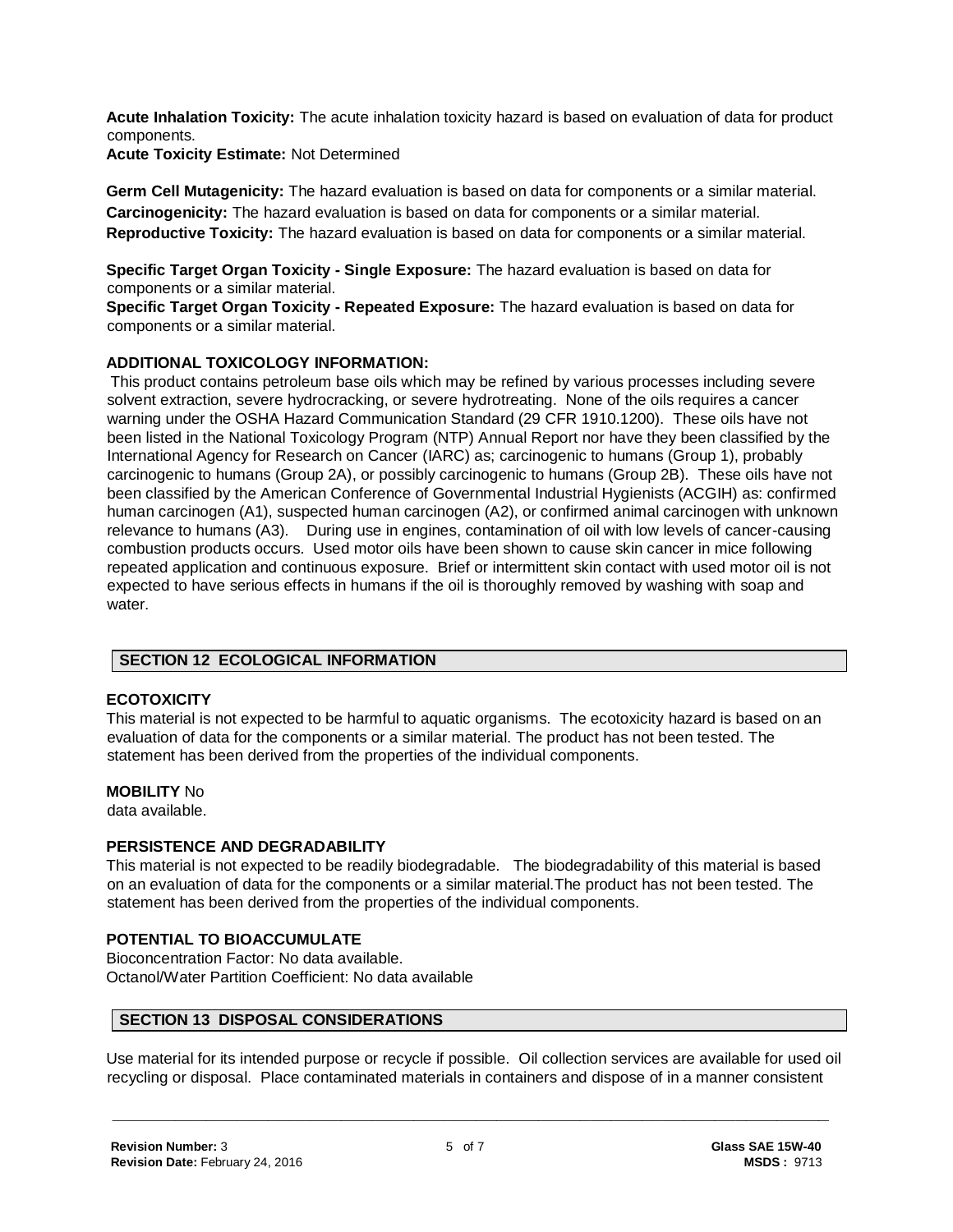with applicable regulations. Contact your sales representative or local environmental or health authorities for approved disposal or recycling methods.

# **SECTION 14 TRANSPORT INFORMATION**

The description shown may not apply to all shipping situations. Consult 49CFR, or appropriate Dangerous Goods Regulations, for additional description requirements (e.g., technical name) and mode-specific or quantity-specific shipping requirements.

**DOT Shipping Description:** PETROLEUM LUBRICATING OIL, NOT REGULATED AS A HAZARDOUS MATERIAL FOR TRANSPORTATION UNDER 49 CFR

**IMO/IMDG Shipping Description:** PETROLEUM LUBRICATING OIL; NOT REGULATED AS DANGEROUS GOODS FOR TRANSPORT UNDER THE IMDG CODE

**ICAO/IATA Shipping Description:** PETROLEUM LUBRICATING OIL; NOT REGULATED AS DANGEROUS GOODS FOR TRANSPORT UNDER ICAO TI OR IATA DGR

**Transport in bulk according to Annex II of MARPOL 73/78 and the IBC code:** Not applicable

| <b>SECTION 15 REGULATORY INFORMATION</b> |                  |                                       |           |  |
|------------------------------------------|------------------|---------------------------------------|-----------|--|
| <b>EPCRA 311/312 CATEGORIES:</b>         |                  | Immediate (Acute) Health Effects:     | NO.       |  |
|                                          | 2.               | Delayed (Chronic) Health Effects:     | <b>NO</b> |  |
|                                          | 3.               | Fire Hazard:                          | <b>NO</b> |  |
|                                          |                  | 4. Sudden Release of Pressure Hazard: | <b>NO</b> |  |
|                                          | 5.               | Reactivity Hazard:                    | <b>NO</b> |  |
|                                          |                  |                                       |           |  |
| <b>REGULATORY LISTS SEARCHED:</b>        |                  |                                       |           |  |
| $01-1=IARC$ Group 1                      | $03 = EPCRA$ 313 |                                       |           |  |
|                                          |                  |                                       |           |  |

| 01-2A=IARC Group 2A | 04=CA Proposition 65 |
|---------------------|----------------------|
|                     |                      |

01-2B=IARC Group 2B 05=MA RTK

02=NTP Carcinogen 06=NJ RTK

07=PA RTK

The following components of this material are found on the regulatory lists indicated.

Zinc dialkyldithiophosphate 03, 06

#### **CHEMICAL INVENTORIES:**

All components comply with the following chemical inventory requirements: AICS (Australia), DSL (Canada), EINECS (European Union), IECSC (China), KECI (Korea), PICCS (Philippines), TSCA (United States).

One or more components does not comply with the following chemical inventory requirements: ENCS (Japan).

#### **NEW JERSEY RTK CLASSIFICATION:**

Under the New Jersey Right-to-Know Act L. 1983 Chapter 315 N.J.S.A. 34:5A-1 et. seq., the product is to be identified as follows: PETROLEUM OIL (Motor oil)